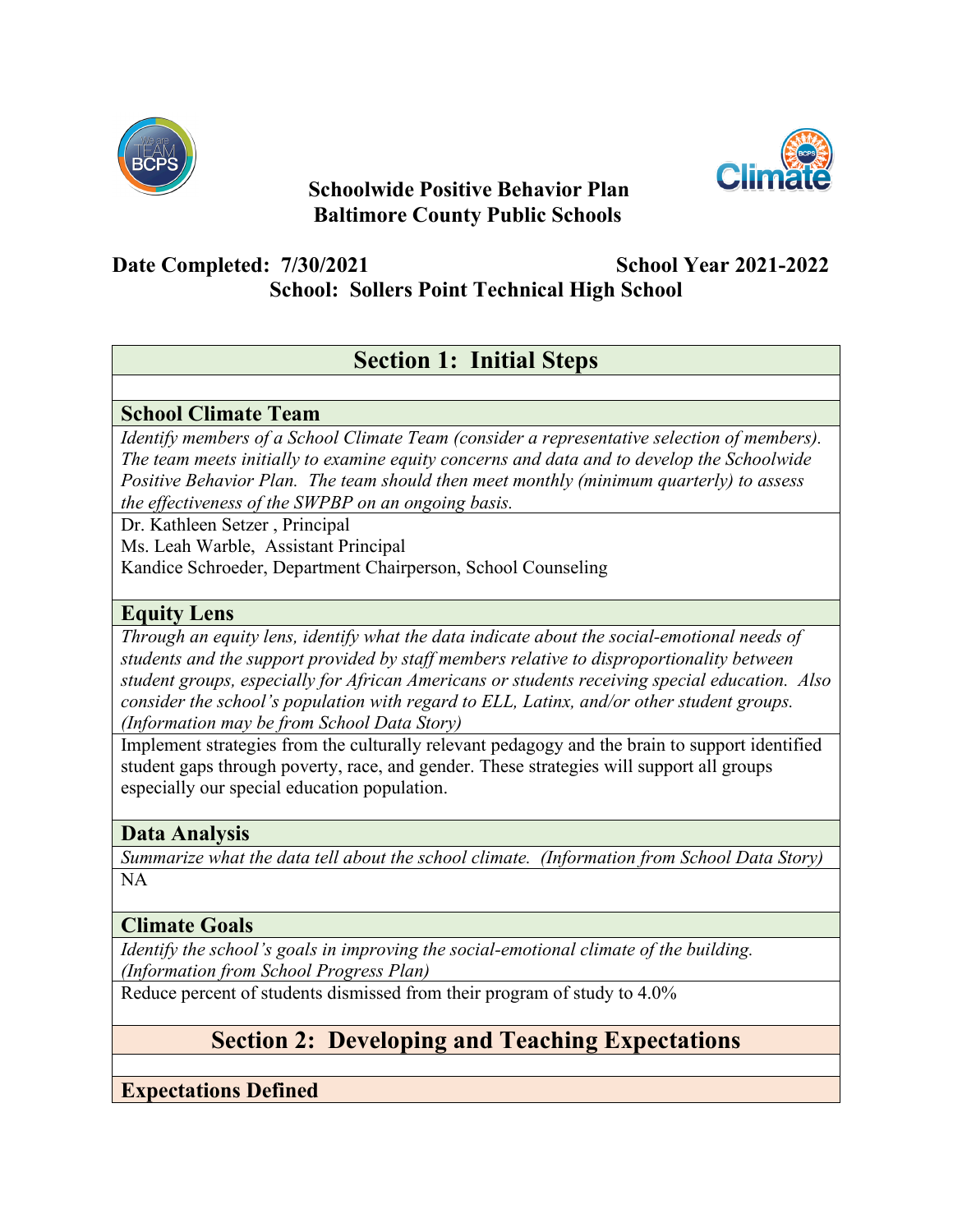*Identify a School Code of Conduct with 3-5 positively stated school expectations. Develop a way to communicate the identified rules, based on the schoolwide expectations, for specific settings within the school building. Expectations should be clearly stated, communicated, taught, and frequently referenced.* 

Students will attend classes on time every day.

Students will actively participate in classes positively.

Students will wear uniforms daily for their program classes.

Students will take accountability for their actions

#### **Classroom Plan for Teaching and Reinforcing Expectations, Routines, and Procedures**

*Teachers develop visuals to communicate culturally relevant classroom expectations, routines, and procedures based upon the schoolwide expectations. Educators explicitly teach expectations, routines, and procedures. The school staff recognize and reinforce expected and positive behavior. Teachers identify encouraging procedures and corrective procedures for their classrooms.* 

**Teachers will teach routines on model expectations for students' . Expectations will be posted in the classroom for students Teaches will increase praise of students for on-task and positive behavior** 

#### **Family/Community Engagement**

*Identify how the Schoolwide Positive Behavior Plan, the schoolwide expectations, and/or interventions will be communicated and shared with families. Consider how to include family and student voice in the initial plan and in evaluating the plan throughout the year.* 

Families will receive communications through messenger, Schoology and robocalls.

## **Section 3: Developing Interventions and Supporting Students**

#### **Resource Mapping of MTSS**

*Identify the evidence-based practices and interventions offered at Tier 1, Tier 2, and Tier 3 to support all students. Consider what culturally responsive interventions the school requires to meet the specific needs of the students.* 

Tier 1 – increase positive praise in classrooms.; assist students with smart goals and teaching the student contract, email parent positive notes about students, following the scope and sequence and standards

Tier 2 – Individual academic support, small group instruction, restorative conferences, counseling small groups parent-teacher conference, student contract monitoring Tier 3 – Counselor referral, magnet referral, PPW referral, RPC and SST

#### **Social-Emotional Learning**

*Identify the specific evidence-based social-emotional learning skill development practices the school will implement during the school year. Consider the importance of trauma-informed care, mental health awareness, level of students' coping skills, etc. Determine how the social-*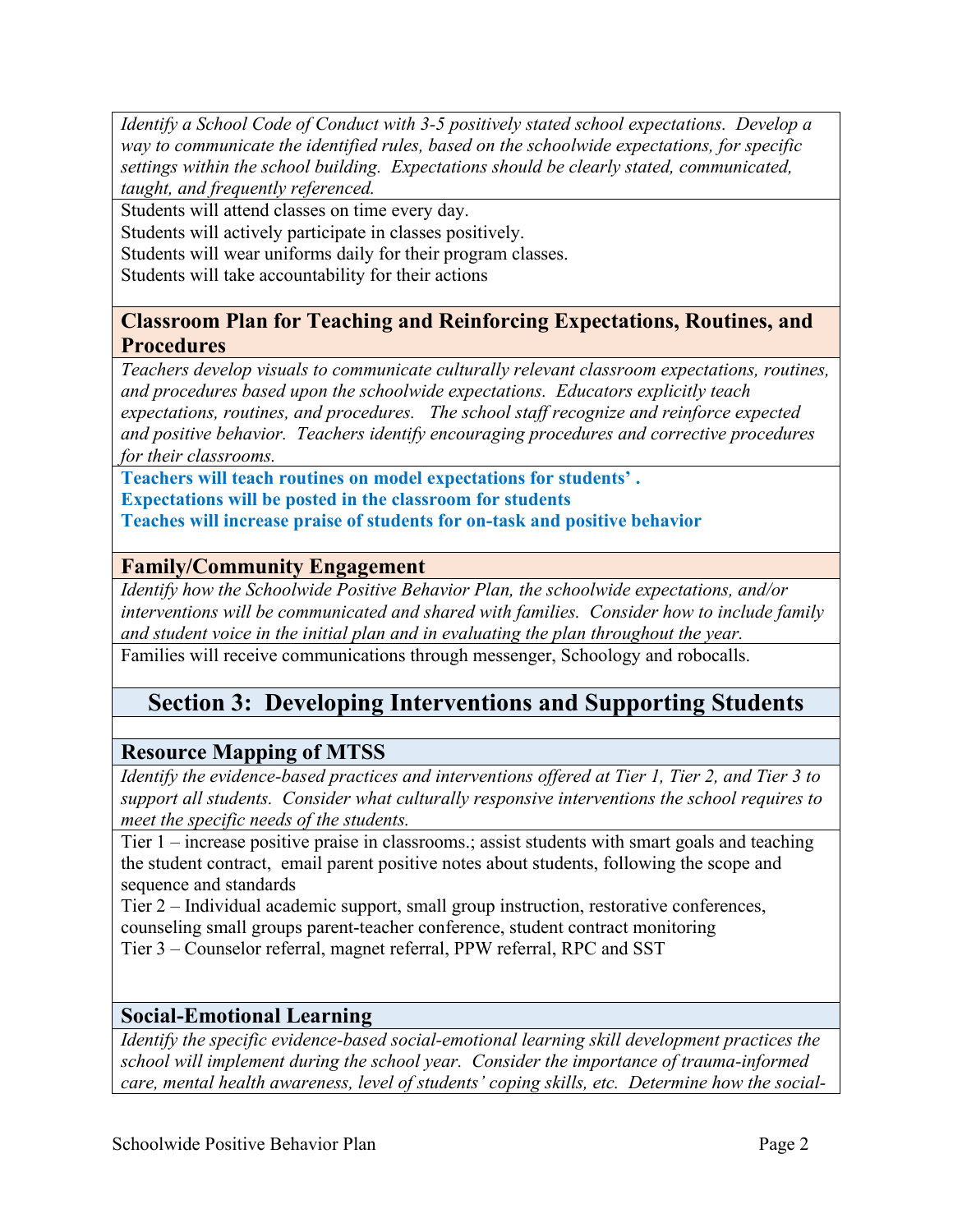*emotional learning and the SEL competencies will be integrated into the school's programming. Consider the need for any training the staff members may require.* Counselor presentations to staff and students

#### **Character Education**

*Determine how specific evidence-based character education learning will be infused into the school's programming to promote positive behavior and ethical decision-making. Character education will be culturally responsive and co-created with diverse stakeholders. Consider the need for any training the staff members may require.* 

Counselor presentations to staff and students

#### **Professional Development for Staff**

*Identify the professional development that will be offered to staff members throughout the year in order to support their knowledge, skill development, and implementation of the interventions selected, the character education learning, and social-emotional learning practices. Specify the schedule for professional development and how to obtain teacher feedback during the year to address their concerns and areas in which they want/need more information. (Information from School Progress Plan.)*

Collaborative work groups by grade level and program to discuss student progress Equity discussions and the impact of CRT in the classroom Counseling presentation on Social Media and Students Counseling presentation on restorative practices Documenting

## **Section 4: Supporting and Responding to Student Behavior**

#### **Recognitions/Incentives**

*Identify a variety of positive consequences, acknowledgements, recognitions, and/or incentives that are linked to the behavioral expectations and rules. Develop a system for implementing the positive acknowledgements consistently in school settings. Consider how to monitor who is being recognized and who is not being recognized and whether explicit or implicit biases may be occurring.* 

Monthly student of the month recognition

#### **Hierarchy for Behavioral Referrals and Consequences**

*Identify the behaviors that are teacher-managed, behaviors referred to resource staff, and behaviors referred to administration. Refer to the BCPS Student Handbook for teacher and administrator-led interventions. Consider how unsafe behaviors will be addressed.* 

Refer to the student handbook posted on www.bcps.org

#### **Response for Intensive Behaviors**

*Identify a hierarchy of responses to intensive behaviors (i.e., emergency/crisis management/threat assessment/unsafe behaviors) including interventions and supports.*